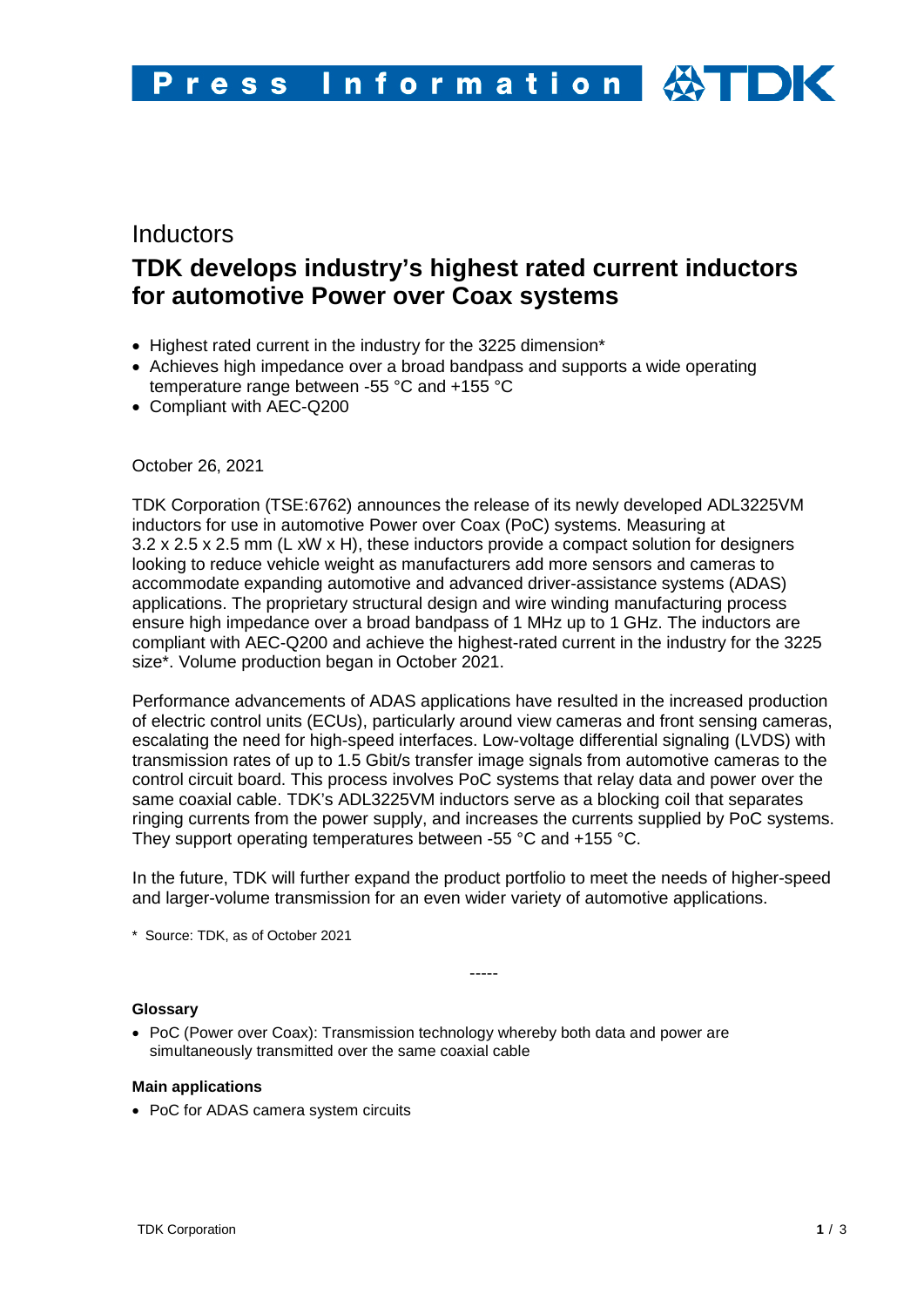#### **Main features and benefits**

- Achieves the highest rated current in the industry for the 3.2 mm  $(L) \times 2.5$  mm  $(W)$  size
- Achieves high impedance over a broad bandpass
- Supports a wide operating temperatures range between -55 °C and +155 °C

#### **Key data**

| <b>Type</b>          | Inductance<br>[µH]<br>@100KHz 500mV | <b>DC</b><br>resistance<br>$(\Omega)$ max. | rated current (mA) |                 |                        |                 |
|----------------------|-------------------------------------|--------------------------------------------|--------------------|-----------------|------------------------|-----------------|
|                      |                                     |                                            | Isat typ.          |                 | I <sub>temp</sub> typ. |                 |
|                      |                                     |                                            | $105^{\circ}$ C    | $125^{\circ}$ C | $105^{\circ}$ C        | $125^{\circ}$ C |
| ADL3225VM-2R2M-TL000 | $2.2 \pm 20\%$                      | 0.18                                       | 1000               | 950             | 1220                   | 1045            |
| ADL3225VM-150M-TL000 | $15.0 \pm 20\%$                     | 0.40                                       | 350                | 310             | 725                    | 625             |

Isat: when based on inductance variation (30% lower than the nominal inductance value) Itemp: 105 °C: when based on temperature rise (temperature rise of 40 °C by self-heating) Itemp:125 °C: when based on temperature rise (temperature rise of 30 °C by self-heating) Values when assessed using a single-layer circuit board with a total thickness of 1 mm and a copper layer thickness of 70 μm.

-----

### **About TDK Corporation**

TDK Corporation is a world leader in electronic solutions for the smart society based in Tokyo, Japan. Built on a foundation of material sciences mastery, TDK welcomes societal transformation by resolutely remaining at the forefront of technological evolution and deliberately "Attracting Tomorrow." It was established in 1935 to commercialize ferrite, a key material in electronic and magnetic products. TDK's comprehensive, innovation-driven portfolio features passive components such as ceramic, aluminum electrolytic and film capacitors, as well as magnetics, high-frequency, and piezo and protection devices. The product spectrum also includes sensors and sensor systems such as temperature and pressure, magnetic, and MEMS sensors. In addition, TDK provides power supplies and energy devices, magnetic heads and more. These products are marketed under the product brands TDK, EPCOS, InvenSense, Micronas, Tronics and TDK-Lambda. TDK focuses on demanding markets in automotive, industrial and consumer electronics, and information and communication technology. The company has a network of design and manufacturing locations and sales offices in Asia, Europe, and in North and South America. In fiscal 2021, TDK posted total sales of USD 13.3 billion and employed about 129,000 people worldwide.

You can download this text and associated images from [https://www.tdk.com/en/news\\_center/press/20211026\\_01.html.](https://www.tdk.com/en/news_center/press/20211026_01.html) Further information on the products can be found under [https://product.tdk.com/system/files/dam/doc/product/inductor/inductor/smd/catalog/inductor\\_automoti](https://product.tdk.com/system/files/dam/doc/product/inductor/inductor/smd/catalog/inductor_automotive_decoupling_adl3225vm_en.pdf) [ve\\_decoupling\\_adl3225vm\\_en.pdf.](https://product.tdk.com/system/files/dam/doc/product/inductor/inductor/smd/catalog/inductor_automotive_decoupling_adl3225vm_en.pdf)

-----

-----